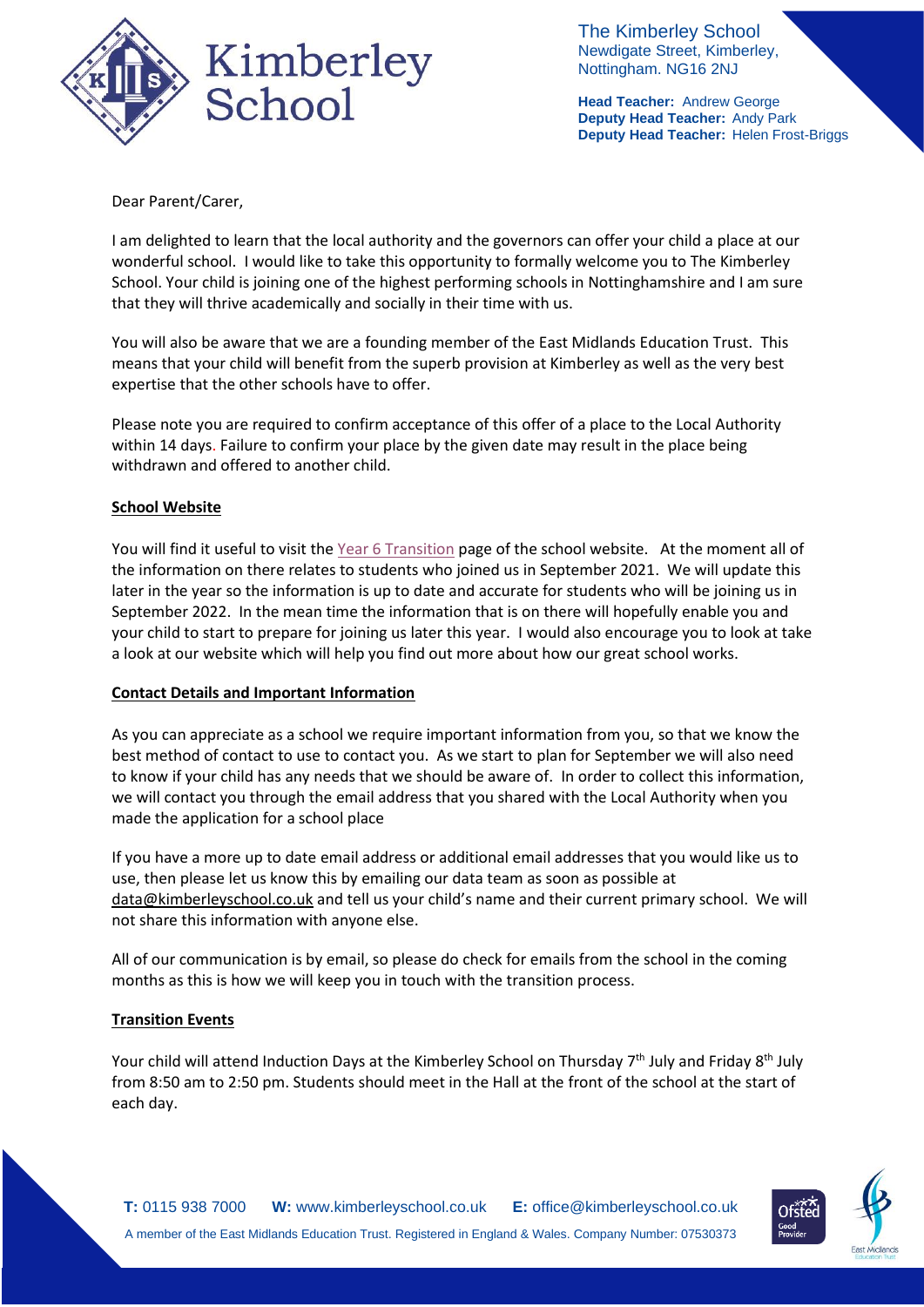We do know that children from Awsworth and Larkfield Junior Primary Schools are unable to attend on these dates and will be attending on different days. Primary schools will communicate the dates and arrangements for these visits to Kimberley School.

There may be some students who will benefit from additional transition activities during the summer term. This may be the case if your child has a special educational need, disability or is highly anxious about the move to secondary school. If this is the case, then your child's primary school will alert us to this and we will then work with you and the school to put this in place.

#### **Induction Evening**

Induction Evening for parents/carers will be Thursday  $7<sup>th</sup>$  July and start at 5:30 pm if national restrictions allow. If not, then we will run this event online. This event is for parents and carers only. This is an opportunity for you to meet your child's year performance leader, as well as other key staff. If you already have children with us it is still worth attending as every year we issue new guidance and information.

#### **Uniform Sales Days**

We will be holding two uniform sales in school, where you will be able to purchase the full range of school uniform. We will contact you later in the year to tell you when these will run. In the meantime, you can access full information about the school uniform on ou[r website](https://www.kimberleyschool.co.uk/uniform)

## *Please note: All students wear a tie which has House colours incorporated into the design. We will write to you in June with the House that your child has been placed in. Until then, please do not purchase a tie for your child.*

### **Tutor Groups**

During the coming months, we will work to allocate your child to a tutor group. Our experience tells us that this can be one of the most problematic aspects of the transition and I would like to take this opportunity to outline how we will do this.

The tutor group is the group in which the students register and are taught some of their lessons. In many lessons, the students are mixed with others from across the year group – for instance in core subjects where students are grouped by ability, and in practical lessons where group sizes are smaller for health and safety reasons.

Our priority is to place students into tutor groups where they will work best. It is important to note that this may not necessarily be with all of their friends. Indeed, experience shows us children integrate more efficiently into school if they are mixed up a little and make new friends. We have a common approach to information sharing with our family of primary schools, one element of this is the teacher's professional opinion on who works well together and who, in their opinion, should be kept apart if at all possible.

It is our experience that this information on working relationships is most useful if it comes from the schools who have worked with the children in Key Stages 1 and 2 and so we do not directly consult parents or pupils on this. If you feel that there is any sensitive information for us to be aware of then please contact your primary school who will share this with us as they feel appropriate.

Finally, we do understand what a challenging time this has been for all students, especially those who are in Year 6 and are starting to prepare for the move to secondary school. Please do be reassured that our priority is to ensure that your child is well prepared to join us in September so that they can make a seamless social and academic transition to the next phase in their education. In